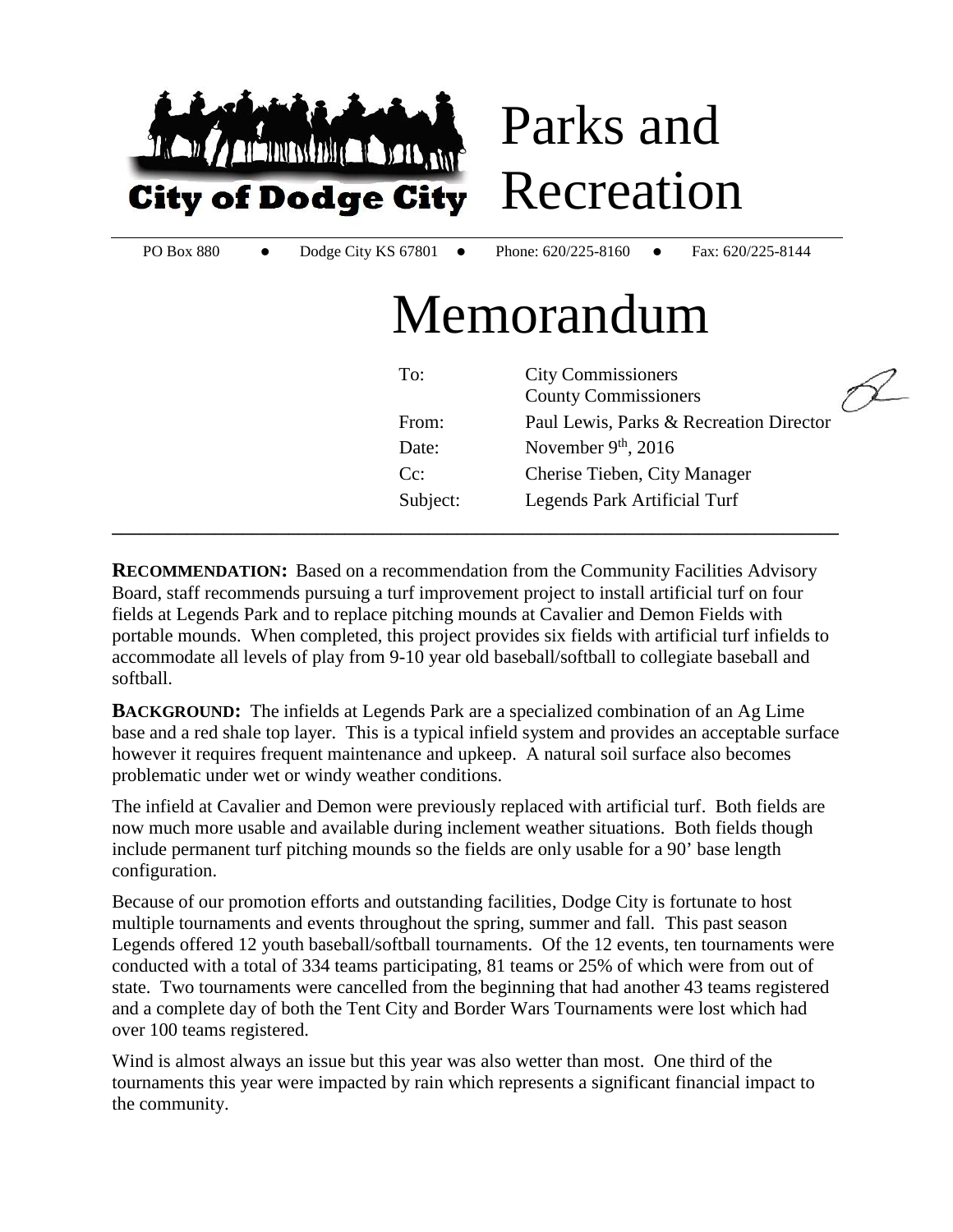Local revenues from hotel stays, dining, and other expenses are all reduced when people cancel reservations and/or return home early. For that reason, staff recommends replacement of the soil infields with an artificial turf system.

**JUSTIFICATION:** When completed, the project provides six fields with all-weather playability, and the ability to handle field dimensions for multiple age groups plus quality lighting, seating and other amenities. The artificial turf system provides a consistent, quality playing field and eliminates blowing dirt and virtually all rainouts. Except for lightning and heavy storms, fields are almost always playable and with better drainage associated with turf systems, fields are ready immediately after a storm passes.

Since it's opening in 2000, Legends has established itself as a premier tournament destination for western Kansas and the surrounding states. Cavalier and Demon are also first class facilities with great playing characteristics and spectator amenities. Tournaments have grown to the point where some are bringing in 50 teams or more over a weekend. That's more than Legends can accommodate and when we move to secondary facilities, teams are not impressed. Providing six fields of this quality allows us to continue to expand the tournament market.

The market is also changing for tournaments. While Legends first class amenities and past history is an advantage, several communities have built facilities to attract a piece of the tournament market. Providing six turfed fields gives us an immediate advantage over other regional facilities and secures our position as a prime destination. It also assures teams our tournaments will play regardless of weather and combined with the other attractions available places Dodge at the forefront of tournament destinations.

Ongoing maintenance programs such as re-sodding arcs and replacing infield amendments and materials are eliminated and reduce the time the field is closed for maintenance. AFM staff has spent the weeks since the 2016 tournament season ended reestablishing infield/outfield arcs leaving fields out of play for weeks at a time. Currently Legends is scheduled for adding infield mix and a complete regrading of the skinned areas. The estimated cost to complete that work is in excess of \$80,000 for the four fields. That's a process that should occur routinely and amounts to approximately \$20,000 per year to keep the fields in shape

Finally the turf project will greatly reduce manpower costs for Legends Park. To provide the level of service Legends is known for requires two or three maintenance individuals working all day over the weekend throughout the summer. Manpower costs for providing weekend maintenance runs approximately \$16,000 per season. Turf will allow us to schedule one person instead of three at a time resulting in a savings of between \$10,000 and \$11,000 for labor costs.

**FINANCIAL CONSIDERATIONS:** This project is proposed for the Why Not Dodge sales tax fund, specifically out of the Depreciation fund. The preliminary construction estimate is \$500,000. The current balance of the Depreciation Fund is just under \$2,000,000.

The project is being proposed as a partnership with USD 443 and Dodge City Community College. The DCHS and DCCC softball teams are significant users at Legends Park and staff is proposing a \$100,000 contribution from both entities to reduce the overall impact to the Why Not Dodge fund to \$300,000. Those contributions could be funded through one time contributions or through ongoing facility rental rates.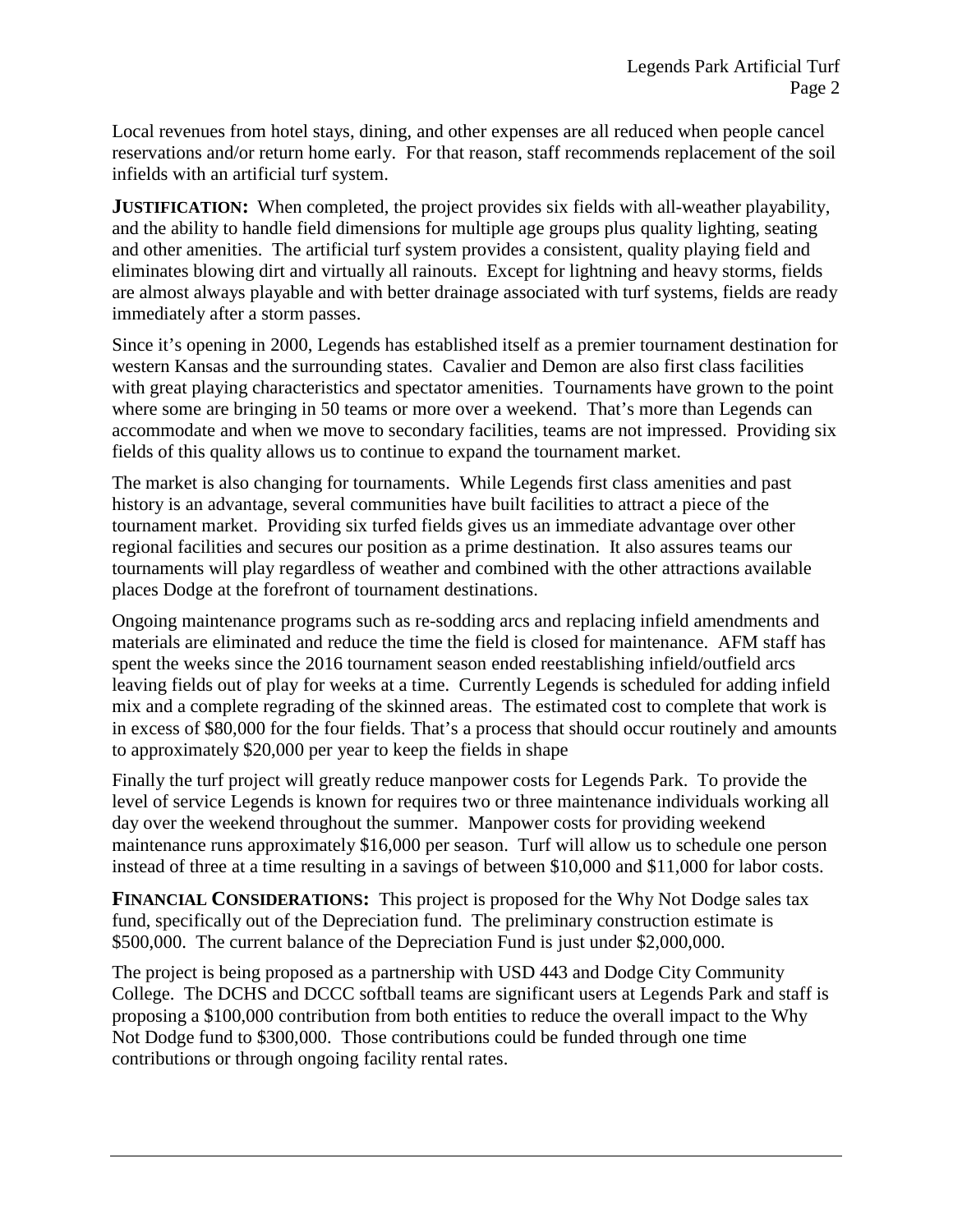The turf itself will have an eight to ten year life expectancy. At that time, the carpet will need to be replaced. About 60% of the cost for the initial installation involves base preparation and drainage improvements so future replacement of the carpet should be half or less of the initial project cost.

**PURPOSE/MISSION:** This project is consistent with the goals of the Why Not Dodge program which provides recreation and entertainment venues that serve to enhance the local tourism economy. Legends Park is a premier tournament facility and is already creating an important tourism impact. This project extends the capabilities of Legends and Cavalier and adds more capacity and improves perception of the community and facility to attract more teams.

**LEGAL CONSIDERATIONS:** This project is being submitted for inclusion in the 2017 Sales Tax Fund Budget. If approved by the Joint Commissions, specifications will be developed and published according to the City's purchasing guidelines. Bids will be solicited and brought before CFAB for review and taken to the City Commission for formal approval.

At the same time, staff will work to create a partnership agreement with USD 443 and Dodge City Community College to provide the additional funding necessary to complete the project. In lieu of any kind of agreement, existing field rental rates and agreements will be revised and brought to CFAB for review and input.

**ATTACHMENTS:** Layout Concept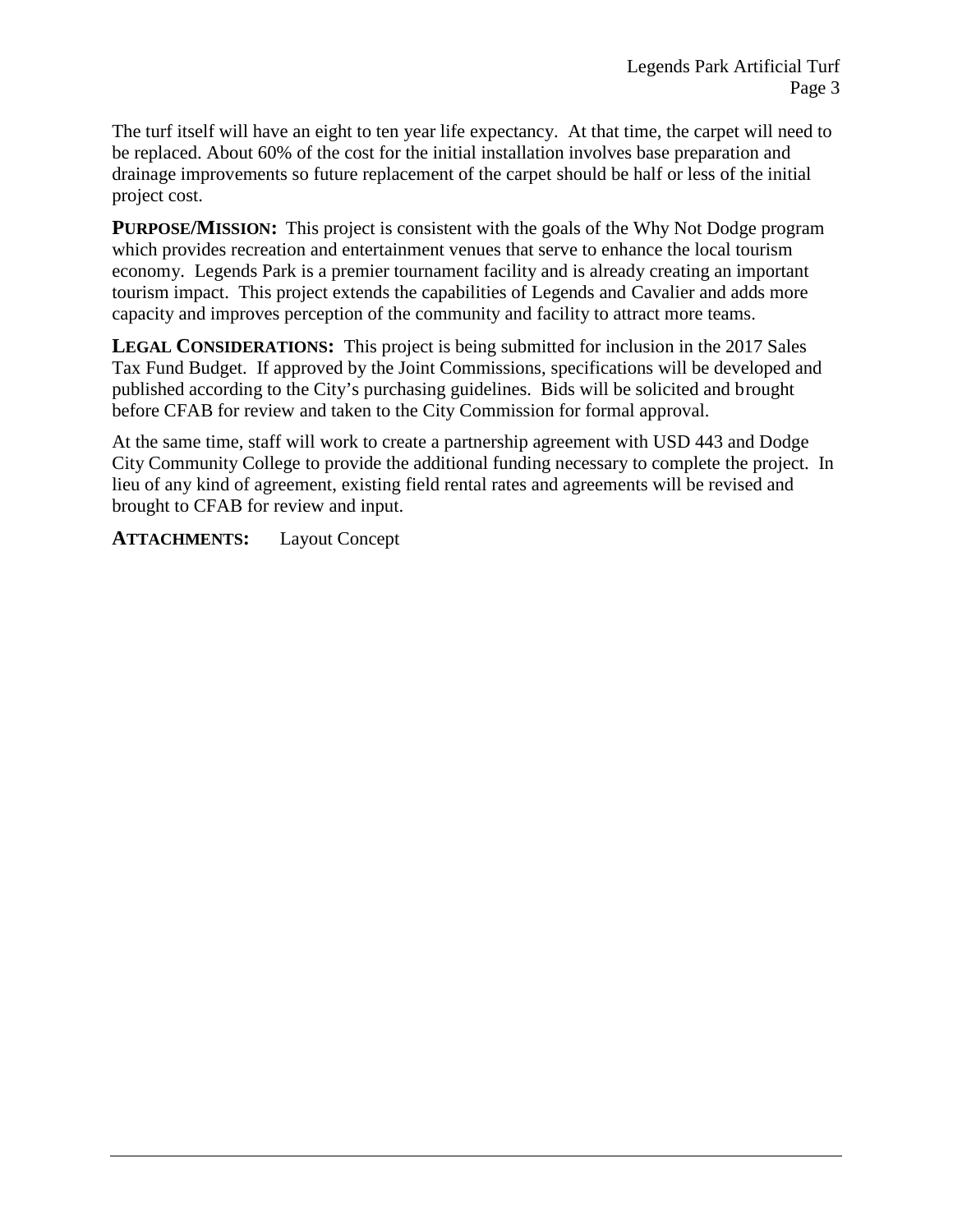

DATE: OCTOBER 3, 2016 ISSUE: PROPOSAL

SHEET: 1 OF 1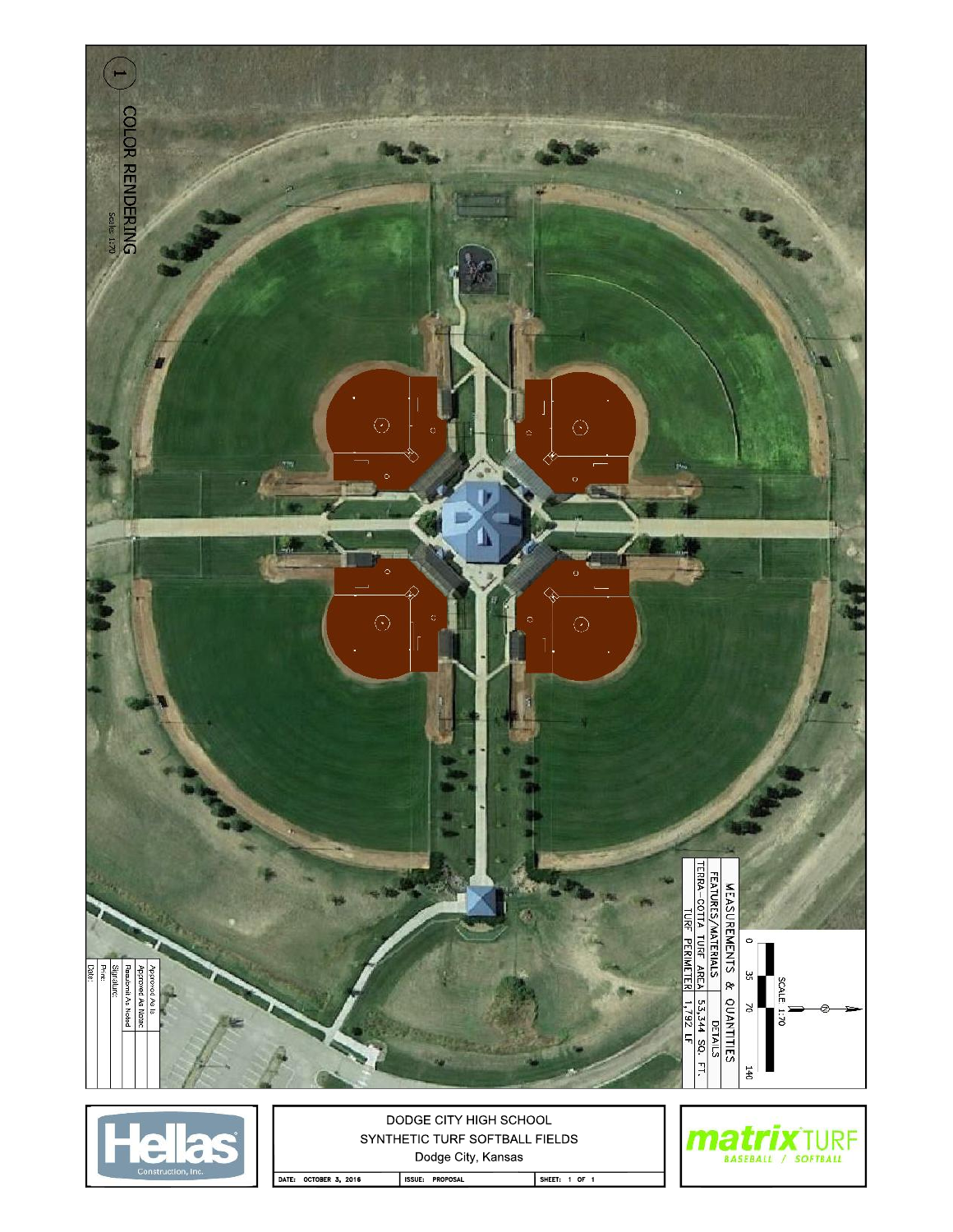August 24, 2016

#### **MEMO**

TO: Cherise Tieben, City Manager

FROM: Nannette Pogue, Finance Director/City Clerk

SUBJECT: 2017 Special Sales Tax Project Budget

In your packet of information is the Sales Tax Projects budget by summary. I will have the detailed budget available if any of the board members want to review it.

The Sales Tax Project Budget consists of 4 Funds:

- 1. Operating Fund Which is the main fund that is broken down into five departments:
	- a. Field Sports
		- 1. Field Maintenance
		- 2. Concessions
		- 3. Tournament
	- b. Administration
	- c. Motor Sports
	- d. Special Events Center
	- e. Facilities Maintenance
	- f. Outdoor Regional Aquatics Facilities
- 2. Sales Tax Fund-Depreciation and Replacement
- 3. Sales Tax Fund-Organizational Funding
- 4. Debt Service Fund

# **SALES TAX PROJECT – OPERATING FUND**

The revenue that funds the Sales Tax Fund is a  $\frac{1}{2}$  cent City Sales Tax and a  $\frac{1}{2}$  County Sales Tax. Projected revenue in the Sales Tax Project Fund for 2017 is \$6,378,500. Since the sales tax has decreased year to date, I have budgeted approximately the same amount for 2017 as was collected in 2015. The other revenues that fund this budget are interest on idle funds, sign sponsorships, and athletic field sports revenue.

The total Field Sports Operations budget for 2017 is \$637,305. The Field Sports Operations budget includes the Field Maintenance, Concessions, and Tournaments.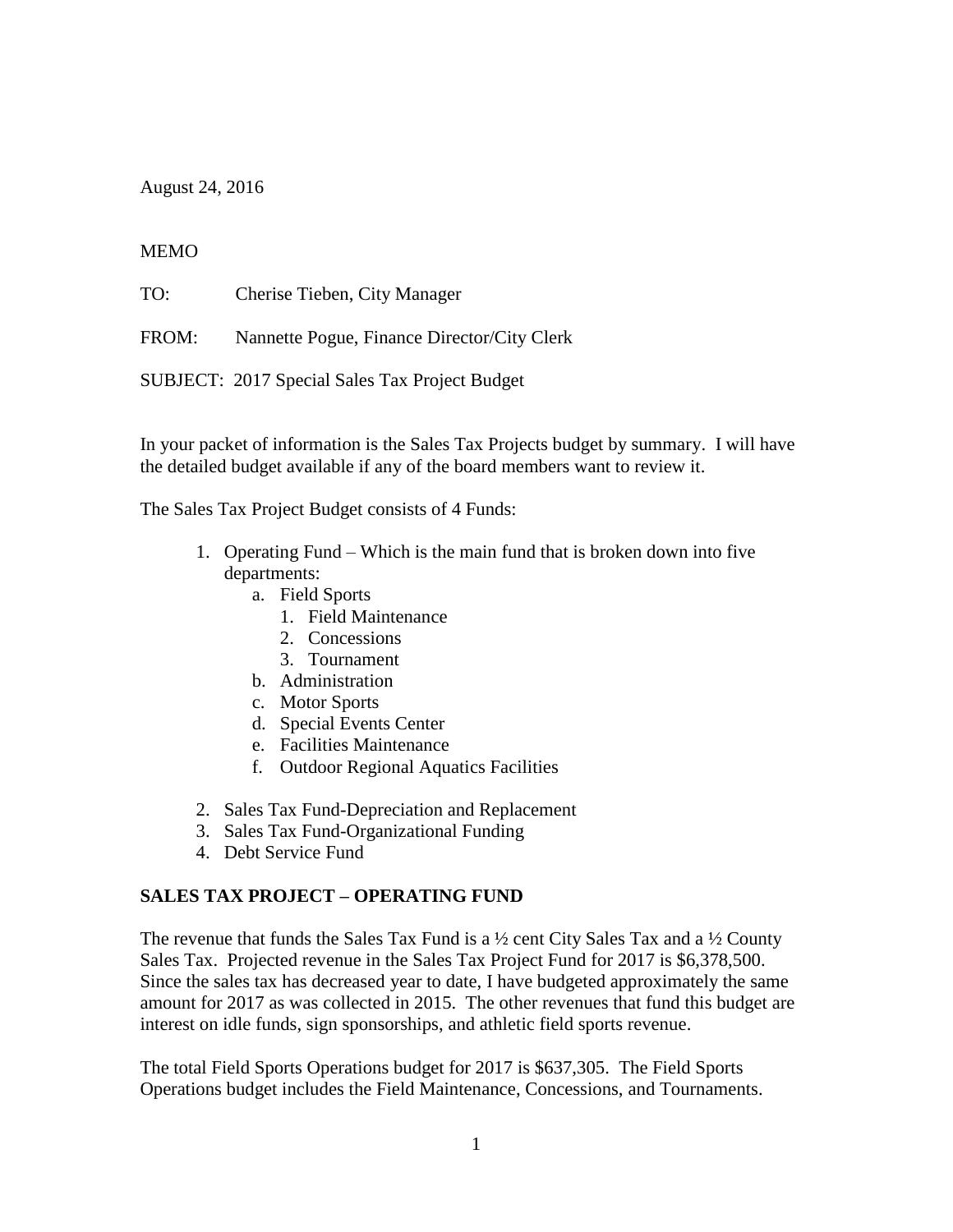#### **Field Maintenance**

The field sports budget includes:

| <b>Personal Services</b> | 240,815 |
|--------------------------|---------|
| Contractual              | 101,200 |
| Commodities              | 82,850  |
| Capital Outlay           | 67,000  |

The Personal Services, Contractual and Commodities line items reflect normal operating costs and reflect no major changes or increases from the 2016 budget. The Capital Outlay are proposed requests by the department. The following items are included in the proposed capital outlay:

Replace Scoreboards - \$12,000 Backstop Netting - \$15,000 Infield Groomer - \$15,000 Line Painter - \$10,000 Mid Deck Mower - \$15,000

#### **Athletic Field Concessions**

There is no budgeted expenditure in 2017 for concessions. Request for proposals were solicited in 2015 and the contract for concessions at the baseball, softball and soccer fields was given to Ezequiel Alvarez owner and operator of Paleteria Rio Grande. The compensation back to the Sales Tax Projects Fund is 20 percent of gross revenues after taxes for concessions.

#### **Athletic Fields Tournaments**

Staff has been hired and tournament operations are being handled in house and this structure has resulted in a cost savings of \$50,000 annually. There is \$50,000 in contractual services that includes \$25,000 for the A's mini camps. The remainder of the funds will be used for tournament operations and other programs including soccer.

#### **Sales Tax Project Administration**

The Administration Division includes Administrative costs, legal fees and other, organizational funding, and debt service.

Included in the Administration budget is \$150,000 for City Administration costs. The budget for legal fees and other contractual costs is \$25,300. The organizational funding account is budgeted at \$710,000. The actual amount will need to be formally approved by the CFAB and City/County Commissions at a later date. \$3,185,000 is budgeted for debt. This reflects \$2,490,000 for the bonds issued to fund the Special Events Center and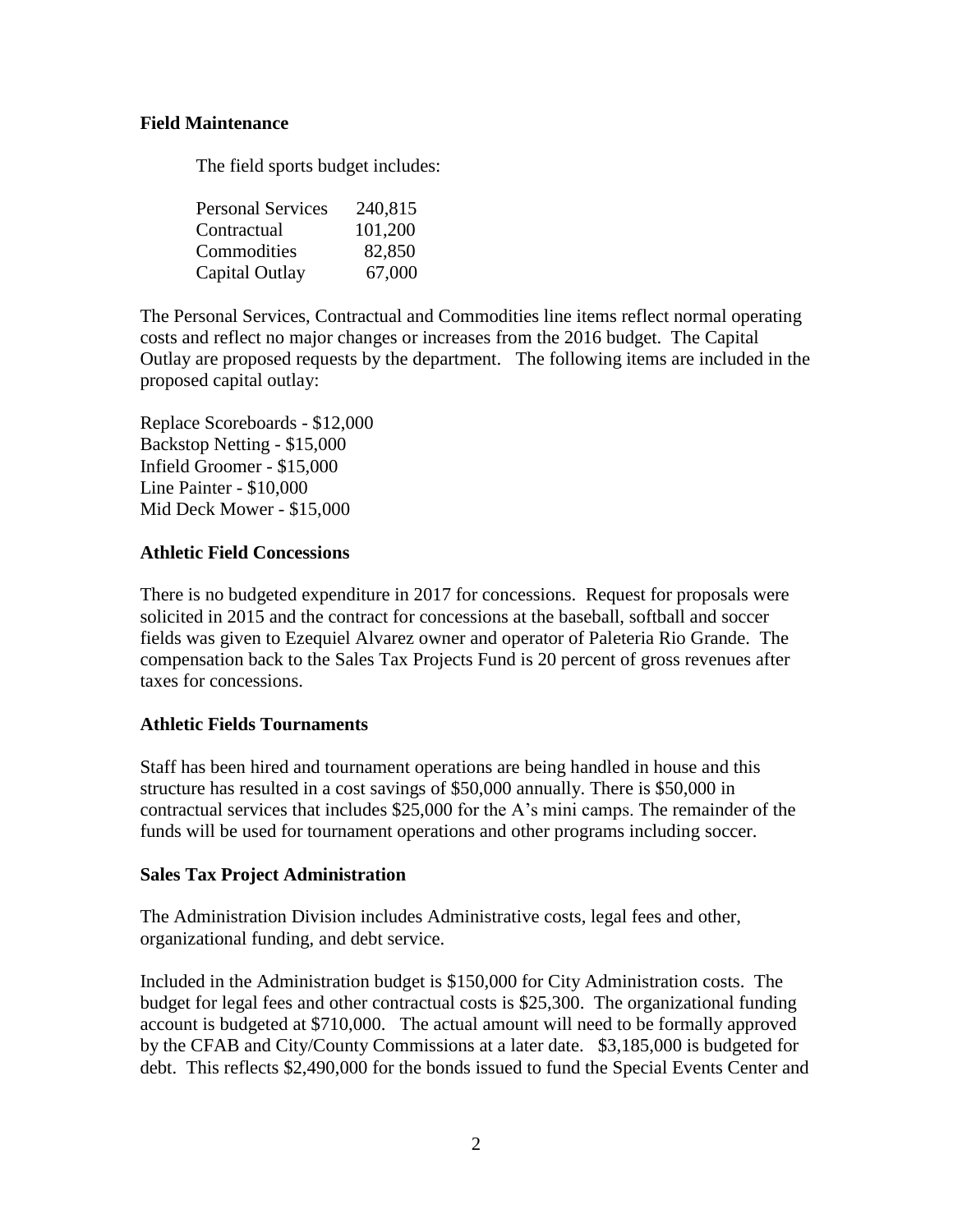\$695,000 for the bonds issued to fund the aquatics facility. \$345,000 is budgeted to transfer into the Depreciation and Replacement Fund.

# **Special Events Center**

\$857,122 is budgeted for the operating costs of the Special Events Center. In addition to the operations budget an additional \$150,000 is being proposed for capital improvements. In addition to the operations of the Special Events Center \$40,000 is proposed for insurance for the United Wireless Arena and Conference Center and \$5,600 is budgeted for electricity for an LED sign.

The capital items being requested by the United Wireless Arena are:

Replacement computer-F&B – 1,500 Replacement computer-Director of Operations – 1,500 Replacement computer-Fire Command (BCS Server) – 4,000 Replacement computer-Operations – 1,500 Laptop for Conference Center– 1,500 Server Replacement– 8,000 TV for Conference Center Lobby x 2– 1,500 Upgrade Ticketmaster Scanners (12) – 16,000 Printed Banners for outside of Building-end of life 2017– 10,000 Parking lot surveillance – 2,500 Facility surveillance  $-2,500$ Additional registers, Micros – 5,000 Restaurant Heavy Duty Mixer – 5,000 Dinnerwear – 5,000 Silverwear  $-1,000$ Repairs-Steamer & Tilt Skillet – 3,000 Dishwasher-upstairs bar  $-2,000$ Kagarators  $-5,000$ Pop up displays  $-5,000$ Snap Quick starter displays – 1,600 Metal snap quick display signage  $(20) - 6,000$ Parking Lot Lights-remaining after insurance claims in 2016 – 7,800 Replace carpet squares in Conference Center – 5,000 Cover downouts around building  $9 \text{ } @ 1,200 - 3,600$ Chiller Compressor overhaul – 6,000 Tint Box Office Windows – 5,000 Removeable gates for stands  $(12) - 8,500$ Caulking exterior windows – 25,000

The Business Plan for the United Wireless Arena for 2017 is also included in your packet.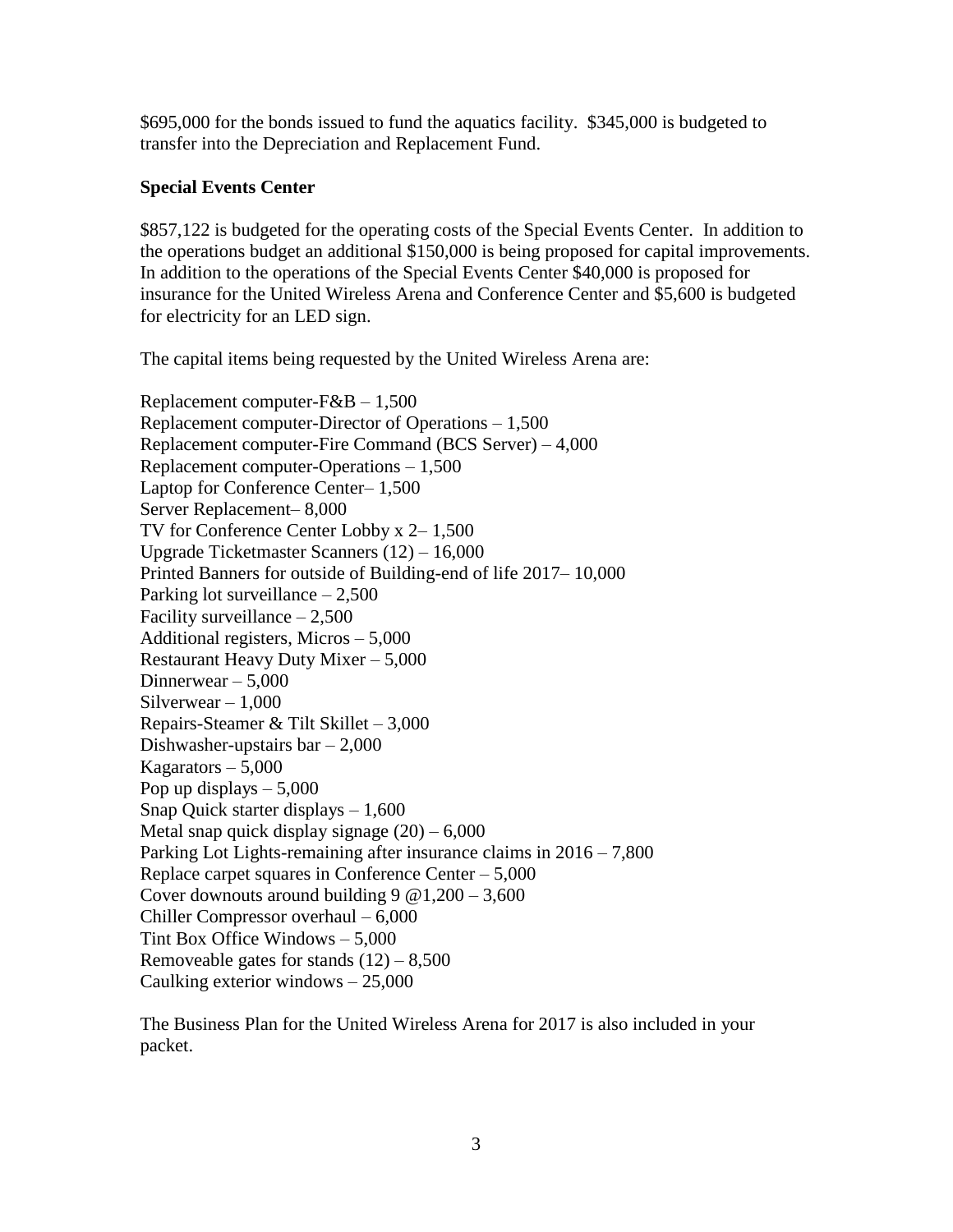#### **Racetrack**

The Dodge City Raceway Park budget is at \$339,900. This includes a contract with Triple T Promotions to conduct major events and local shows (approximately 16) in the amount of \$195,000. It also includes: temporary position during the racing season to take care of buildings and grounds; insurance; utilities; maintenance contract on the elevator; building maintenance; event clean up; lawn care and services and capital projects. Some maintenance items included in the proposed budget are painting the pit area, track wall as well as other areas and replacement of lighting and building doors Capital outlay is budgeted at \$25,000 parking lot repairs and ADA accessible ramps in parking places.

#### **Facilities Maintenance**

This was a new department that was added in 2011. It was found that the contracts with the operators of the facilities focused on the operation and maintenance of the facilities. The maintenance of the grounds is outside of those contracts, so we felt it was necessary to put resources into maintaining the landscaping and parking lots. This budget includes labor and materials necessary to maintain the grounds at the Special Events Center and is in the amount of \$25,450.

#### **Outdoor Regional Aquatics Facilities**

\$397,315 is budgeted for the operating costs of the Regional Aquatics Park. This includes a management contract with StandGuard Aquatics in the amount of \$87,000. In addition to the operations budget an additional \$10,000 was budgeted for insurance and bonds and \$12,685 for building improvements.

# **SALES TAX FUND-DEPRECIATION AND REPLACEMENT**

In early 2010, the CFAB and City and County Commissions approved the establishment of a Depreciation and Replacement Fund for the Sales Tax Projects. The initial transfer into this fund was \$2,500,000, with an annual transfer of \$750,000. This Depreciation and Replacement Fund was set up to replace and/or improve all of the assets that were funded by the sales tax. As the discussion progressed regarding additional projects, several questions were asked as to whether or not the amount being transferred into this account was too much. We then reviewed the list of assets that were being depreciated and determined whether or not they would be replaced or if insurance would take care of the costs, or if they were completed wiped out, would they even be rebuilt or replaced. Toward that end, we took out all of the equipment, deciding when they needed replaced they would be paid for from the operating funds. We determined which parts of the buildings or complexes would actually need to be replaced or upgraded once they were worn out. After all of the items were reviewed, it was determined by staff that a more comfortable level would be at \$345,000 annually, so that is the amount being proposed to be transferred in 2017 from the Special Sales Tax Projects Fund to the Depreciation and Replacement Fund. The depreciation includes only the projects that were previously funded by the Special Sales Tax. Any additional projects that are added would result in an increase to this fund.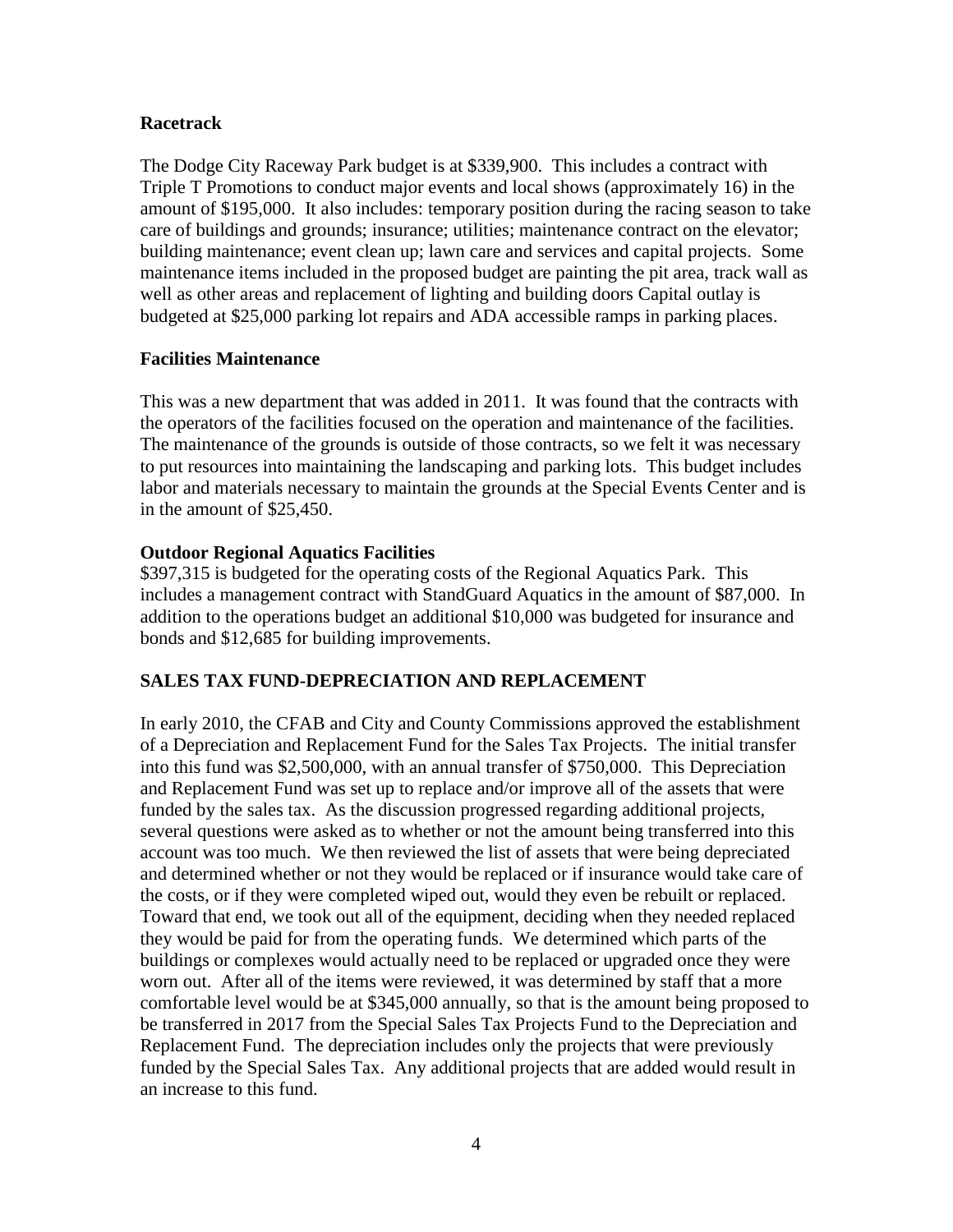# **SALES TAX FUND-ORGANIZATIONAL FUNDING**

The Interlocal Agreement has a provision that up to 15% of the sales tax collected can be transferred into a special fund. The receipt and expenditure of these funds are a separate process which action by CFAB and the City and County Commissions approves the amount of money transferred into this fund. Applications are accepted and approved as to the amount of money spent on individual projects. The amount proposed to be transferred in 2017 is 710,000 with the City and County Commissions recommending as a priority an amount not to exceed \$600,000 for funding costs and expenses of the County owned Expo Center and the City owned Santa Fe Depot or other Master Tourism Plan implementation projects, which total amount recommended allows for one-half to the County and one half to the City.

# **SEC REVENUE BOND FUND**

This is a non budgeted fund and it accounts for the bond reserve that is required as the result of issuing revenue bonds for the events center and the aquatics facility. It also accounts for a monthly transfer from the operating fund and funds the interest and principal payments on the bonds when they are due.

I have included a graph which shows the outstanding amount of revenue bonds each year through 2035 as well as a graph that shows the payments due each year.

If you have questions or wish additional information, please let me know.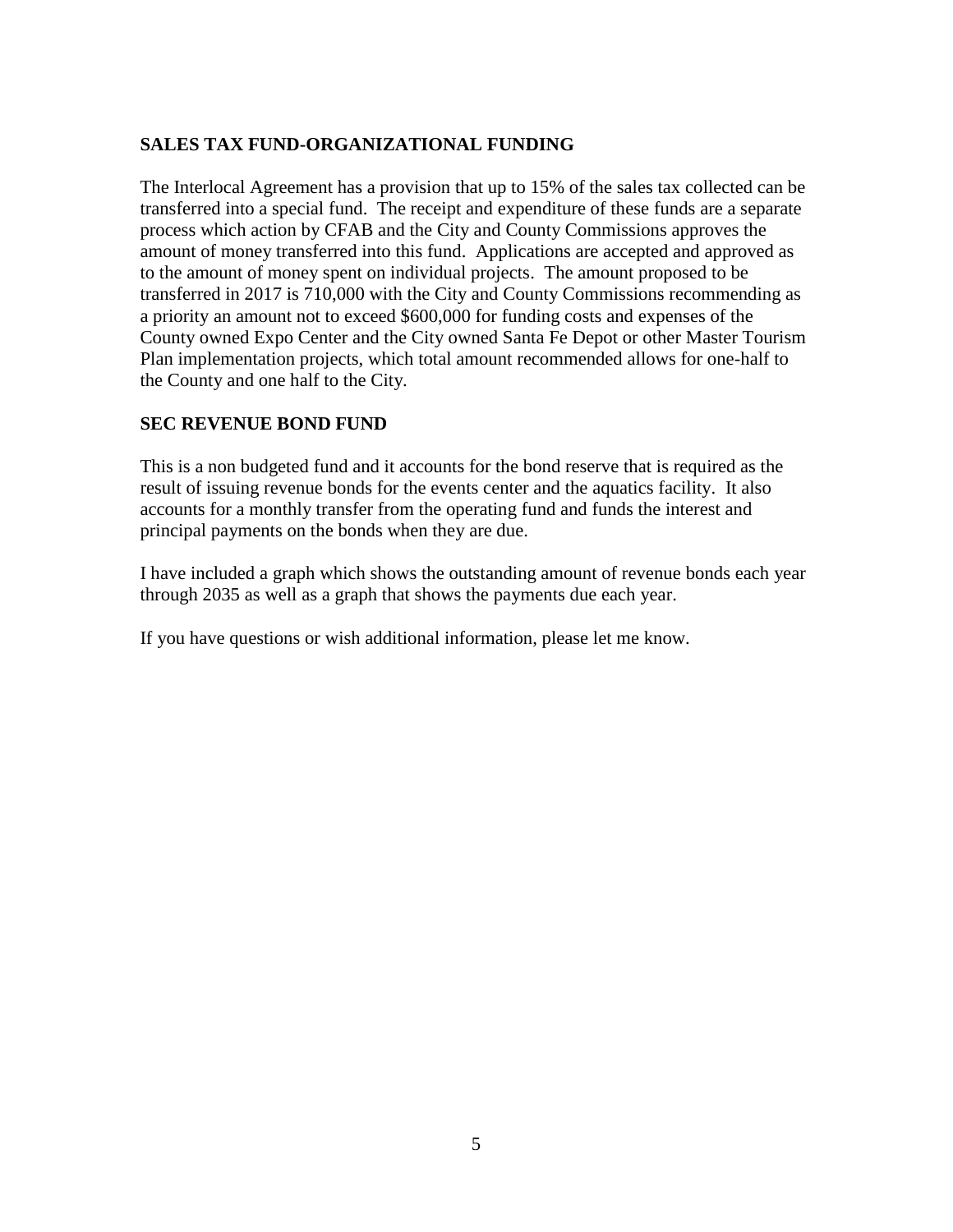# *SALES TAX FUND - SPECIAL PROJECTS*

Fund Source: 1/2% City Sales Tax; 1/2% County Sales Tax.

Guidelines: On June 10, 1997, the voters went to the polls to approve a 1/2% Citywide Sales Tax and a 1/2% Countywide Sales Tax to fund Civic Center upgrades to air-conditioning and electrical, softball facilities and complex, a motor sports track, a special events center and other projects. 1/4% City and 1/4% County sales tax went into effect on October 1, 1997. The additional 1/4% City tax was added to fund these projects in January 2000, and the additional 1/4% County tax was added in June, 1999. Currently this fund is being funded at the full 1/2% City and 1/2% County Sales Taxes.

| <b>SALES TAX - SPECIAL PROJECTS</b>            | 2015 Actual    | 2016 Budget 2017 Budget |           |
|------------------------------------------------|----------------|-------------------------|-----------|
|                                                |                | or Estimate             |           |
| Unreserved Fund Balance, January 1             | 3,315,003      | 2,164,596               | 1,804,949 |
| Revenues:                                      |                |                         |           |
| Sales Tax                                      | 4,647,930      | 4,865,000               | 4,765,000 |
| <b>Sales Tax</b>                               | 1,179,576      | 1,270,000               | 1,180,000 |
| Interest Income                                | 2,345          | 2,000                   | 2,500     |
| Concessions                                    |                | 6,000                   | 10,000    |
| <b>Field Rental</b>                            | 11,612         | 6,000                   |           |
| <b>Other Athletic Field Inc</b>                |                | 11,000                  | 76,000    |
| <b>Sign Sponsorships</b>                       |                | 2,000                   |           |
| <b>Aquatics Park Revenue</b>                   | 0              | O                       | 345,000   |
| RV Space Rental at Racetrack                   |                |                         |           |
| Sale of Scrap                                  |                |                         |           |
| <b>TOTAL RECEIPTS</b>                          | 5,841,462      | 6,162,000               | 6,378,500 |
| <b>RESOURCES AVAILABLE</b>                     | 9,156,465      | 8,326,596               | 8,183,449 |
| <b>Expenditures</b>                            |                |                         |           |
| <b>FIELD SPORTS</b>                            |                |                         |           |
| <b>FIELD MAINTENANCE</b>                       |                |                         |           |
| <b>Personal Services</b>                       | 227,883        | 235,645                 | 235,875   |
| Adj current salaries mid year + proposed raise |                |                         | 4,940     |
| Contractual                                    | 116,550        | 90,850                  | 101,200   |
| Commodities                                    | 74,345         | 80,850                  | 82,850    |
| <b>Capital Outlay</b>                          | 12,485         | 57,000                  | 67,000    |
| <b>Total - Field Maintenance</b>               | 431,263        | 464,345                 | 491,865   |
|                                                |                |                         |           |
| <b>TOURNAMENTS</b>                             |                |                         |           |
| <b>Personal Services</b>                       | $\overline{0}$ | $\overline{0}$          | 83,860    |
| Adj current salaries mid year + proposed raise |                |                         | 1,580     |
| Contractual                                    | 110,250        | 147,000                 | 50,000    |
| Commodities                                    |                |                         | 10,000    |
| <b>Total - Tournaments</b>                     | 110,250        | 147,000                 | 145,440   |
| <b>TOTAL FIELD SPORTS OPERATIONS</b>           | 541,513        | 611,345                 | 637,305   |

| <b>ADMINISTRATION</b>            |            |         |         |
|----------------------------------|------------|---------|---------|
| Contractual                      | 865,837    | 885,300 | 885,300 |
| Commodities                      | 241        | 300     | 300     |
| Payment for Expo Center          |            |         |         |
| Aquatics Park (to be reimbursed) | $-288,333$ |         |         |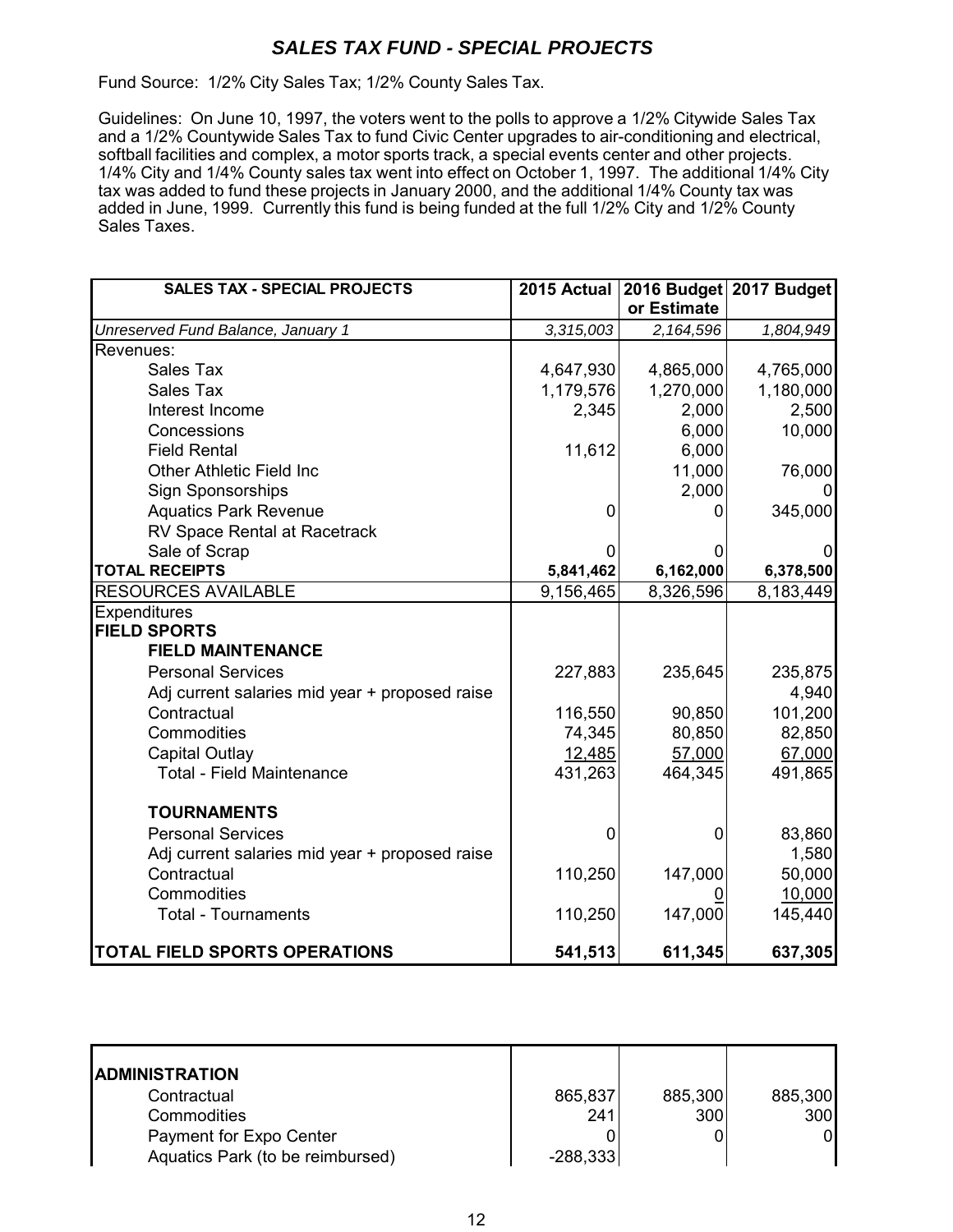| Transfer to Depreciation & Replacement Fund | 345,000   | 345,000   | 345,000   |
|---------------------------------------------|-----------|-----------|-----------|
| Series A & B - Debt Service (SEC)           | 2,606,998 | 2,610,000 | 2,490,000 |
| Series A 2015 - Debt Service (Water Park)   | 537,542   | 695,000   | 695,000   |
| Transfer to Reserve for 2015 Series A       | 694,790   |           |           |
| <b>Other Payments</b>                       | 800       | 2,000     | 2,000     |
| <b>TOTAL - ADMINISTRATION</b>               | 4,762,876 | 4,537,600 | 4,417,600 |
| <b>MOTOR SPORTS</b>                         |           |           |           |
| <b>Personal Services</b>                    | 8,878     | 10,800    | 10,800    |
| Contractual                                 | 289,923   | 277,100   | 291,600   |
| Commodities                                 | 9,002     | 20,000    | 12,500    |
| <b>Capital Outlay</b>                       | 5,764     | 12,000    | 25,000    |
| Concessions                                 |           |           |           |
| <b>Reimbursed Expense</b>                   |           |           |           |
| TOTAL - MOTOR SPORTS OPERATIONS             | 313,566   | 319,900   | 339,900   |
| <b>SPECIAL EVENTS CENTERS</b>               |           |           |           |
| Contractual                                 | 1,164,325 | 830,752   | 857,122   |
| Insurance & Electrical                      | 43,395    | 45,600    | 45,600    |
| <b>Capital Outlay</b>                       | 150,506   | 150,000   | 150,000   |
| <b>TOTAL - SPECIAL EVENTS CENTER</b>        | 1,358,226 | 1,026,352 | 1,052,722 |
| SALES TAX PROJECTS-FACILITIES MAINTENANCE   |           |           |           |
| <b>Personal Services</b>                    | 11,210    | 16,150    | 16,150    |
| Contractual                                 | 0         | 500       |           |
| Commodities                                 | 4,478     | 9,800     | 9,300     |
| TOTAL-FACILITIES MAINTENANCE                | 15,688    | 26,450    | 25,450    |
| <b>Outdoor Regional Aquatics Facility</b>   |           |           |           |
| Contractual                                 |           | 75,000    | 397,315   |
| Insurance                                   |           |           | 10,000    |
| Improvements to Buildings                   |           |           | 12,685    |
| TOTAL-OUTDOOR REGIONAL AQUATICS FACILITY    |           |           | 420,000   |
| <b>TOTAL EXPENDITURES</b>                   | 6,991,869 | 6,521,647 | 6,892,977 |
| Unreserved Fund Balance, December 31        | 2,164,596 | 1,804,949 | 1,290,472 |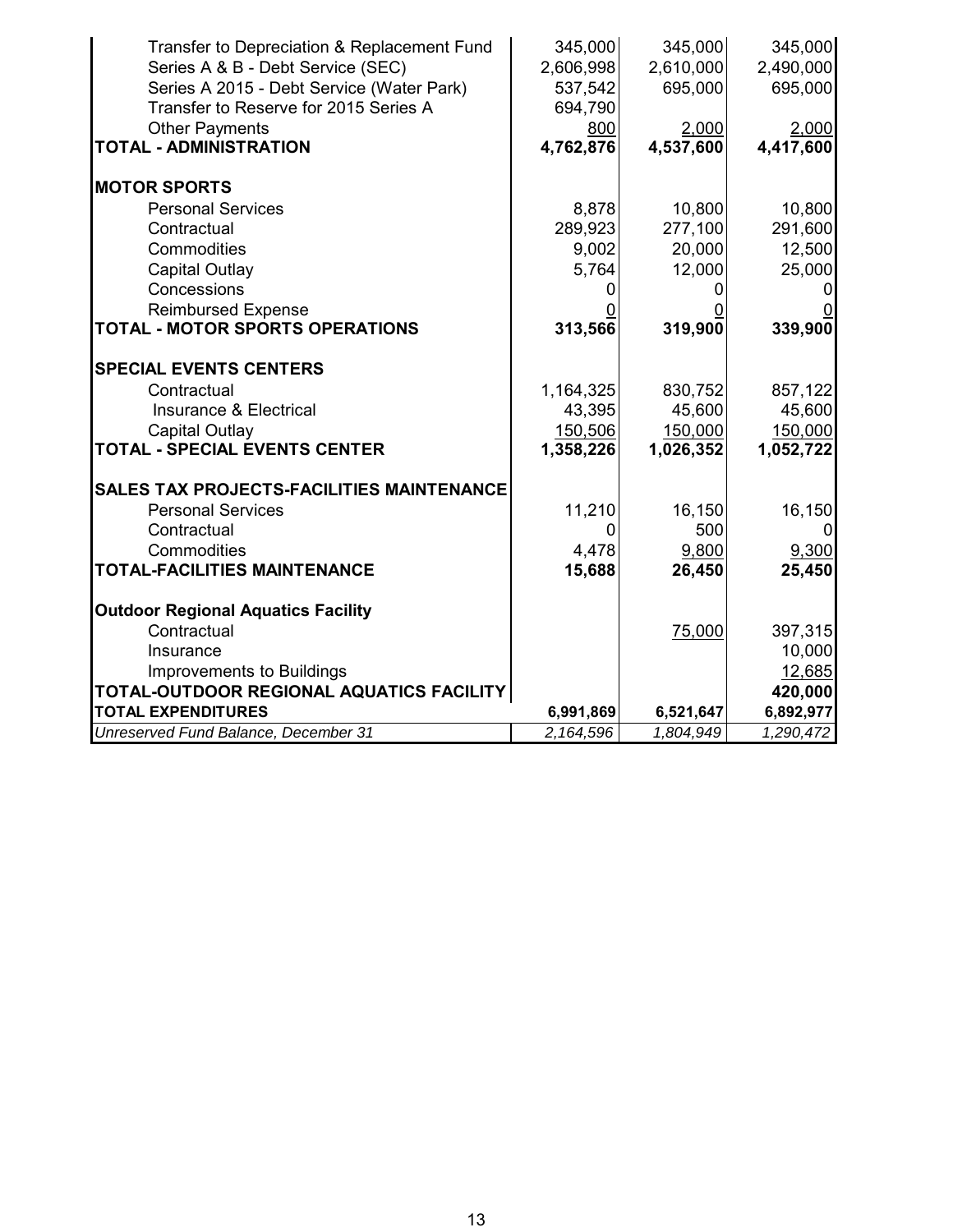# *SALES TAX FUND-DEPRECIATION & REPLACEMENT*

|                                                      |           |             | 2015 Actual   2016 Budget   2017 Budget |
|------------------------------------------------------|-----------|-------------|-----------------------------------------|
| <b>Sales Tax Fund-Depreciation &amp; Replacement</b> |           | or Estimate |                                         |
| Unreserved Fund Balance, January 1                   | 4,646,184 | 4,991,184   | 2,936,184                               |
| Revenues:                                            |           |             |                                         |
| <b>Transfer from Other Funds</b>                     | 345,000   | 345,000     | 345,000                                 |
| <b>TOTAL RECEIPTS</b>                                | 345,000   | 345,000     | 345,000                                 |
| <b>RESOURCES AVAILABLE</b>                           | 4,991,184 | 5,336,184   | 3,281,184                               |
| Expenditures:                                        |           |             |                                         |
| Capital Outlay                                       | 0         | 2,400,000   | 1,000,000                               |
| <b>TOTAL EXPENDITURES</b>                            | 0         | 2,400,000   | 1,000,000                               |
| Unreserved Fund Balance, December 31                 | 4,991,184 | 2,936,184   | 2,281,184                               |

# *ST FUND - ORGANIZATIONAL FUNDING*

|                                                |         |             | 2015 Actual 2016 Budget 2017 Budget |
|------------------------------------------------|---------|-------------|-------------------------------------|
| <b>ST - ORGANIZATIONAL FUNDING</b>             |         | or Estimate |                                     |
| Unreserved Fund Balance, January 1             | 116,184 | 198,130     | 187,880                             |
| Revenues:                                      |         |             |                                     |
| <b>Non-Govt Grants</b>                         | 90000   |             |                                     |
| Sale of Labor and Material                     |         |             |                                     |
| Transfer from CVB                              |         | 85,430      | 85,430                              |
| Transfer from Other Funds                      | 777,000 | 710,000     | 710,000                             |
| <b>TOTAL RECEIPTS</b>                          | 867,000 | 795,430     | 795,430                             |
| <b>RESOURCES AVAILABLE</b>                     | 983,184 | 993,560     | 983,310                             |
| <b>Expenditures</b>                            |         |             |                                     |
| <b>Personal Services</b>                       | 73,539  | 87,580      | 81,445                              |
| Adj current salaries mid year + proposed raise |         |             | 2,190                               |
| Contractual                                    | 665,503 | 713,600     | 713,600                             |
| Commodities                                    | 46,012  | 2,500       | 2,500                               |
| Capital Outlay                                 |         | 2,000       | 0                                   |
| <b>TOTAL EXPENDITURES</b>                      | 785,054 | 805,680     | 799,735                             |
| Unreserved Fund Balance, December 31           | 198,130 | 187,880     | 183,575                             |

*Sales Tax Projects-Events Fund*

|                                       |         | 2015 Actual   2016 Budget   2017 Budget |   |
|---------------------------------------|---------|-----------------------------------------|---|
| <b>Sales Tax Projects-Events Fund</b> |         | or Estimate                             |   |
| Unreserved Fund Balance, January 1    | 155.066 | 104,562                                 |   |
| Revenues:                             |         |                                         |   |
| <b>Contributions &amp; Donations</b>  | 69,496  |                                         |   |
| <b>Transfer from Other Funds</b>      |         |                                         |   |
| <b>TOTAL RECEIPTS</b>                 | 69,496  |                                         | 0 |
| <b>RESOURCES AVAILABLE</b>            | 224,562 |                                         |   |
| <b>Expenditures</b>                   |         |                                         |   |
| Contractual                           | 120,000 |                                         | 0 |
| <b>Capital Expenditures</b>           |         |                                         |   |
| <b>TOTAL EXPENDITURES</b>             | 120,000 |                                         | 0 |
| Unreserved Fund Balance, December 31  | 104,562 |                                         |   |

# *Water Park Construction Fund*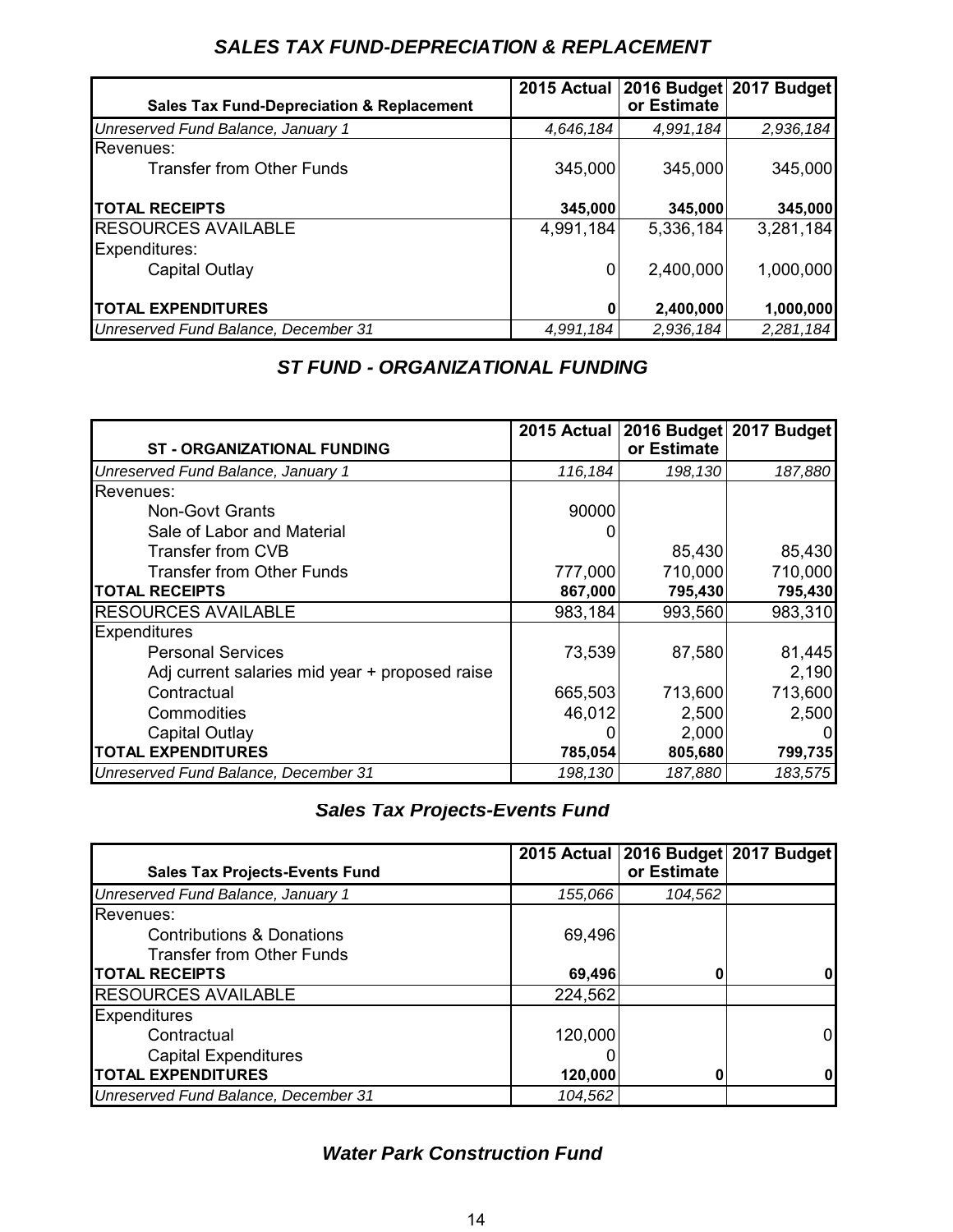|                                      |            | 2015 Actual 2016 Budget 2017 Budget |   |
|--------------------------------------|------------|-------------------------------------|---|
| <b>Water Park Construction</b>       |            | or Estimate                         |   |
| Unreserved Fund Balance, January 1   | 204,369    | 7,804,512                           |   |
| Revenues:                            |            |                                     |   |
| Interest                             |            |                                     |   |
| <b>Bond Proceeds</b>                 | 10,000,000 |                                     |   |
| <b>TOTAL RECEIPTS</b>                | 10,000,000 | 0                                   | 0 |
| <b>RESOURCES AVAILABLE</b>           | 10,204,369 |                                     |   |
| <b>Expenditures</b>                  |            |                                     |   |
| Engineering & Design                 | 24,292     |                                     |   |
| Contractual                          | 7,671      |                                     |   |
| Commodities                          | 260        |                                     |   |
| <b>Capital Expenditures</b>          | 7,772,289  |                                     | 0 |
| Cost of Issuance                     |            |                                     |   |
| <b>TOTAL EXPENDITURES</b>            | 7,804,512  | O                                   | 0 |
| Unreserved Fund Balance, December 31 | 2,399,857  |                                     |   |

# *DEBT SERVICE ACCOUNT*

#### *ACCOUNT DESCRIPTION*

In June of 1998, two series of Revenue Bonds were issued to fund the construction of projects voted on by the citizens of Dodge City. Series A was issued in the amount of \$6,000,000 was issued to fund the construction of a fourplex softball complex, updates to the Cavalier Field baseball complex located behind Sheridan Activity Center, construction of soccer fields, addition of air-conditioning and mechanical and other updates to the Civic Center and updates to other baseball/softball fields in the community. Construction is complete on all of these projects. The Series A Revenue Bonds were paid off early when the new revenue bonds to fund the Special Events Center were issued.

Construction of the Motor Sports Complex was completed in 2000 and the bonds issued for financing the proejct were paid off in 2008.

New Revenue Bonds were issued in 2009 to fund the Special Events Center. The Revenue Bond was issued in the amount of \$40,300,000. A reserve fund and debt service fund was required to be set up.

This account services the payment of annual principal and interest payments for those revenue bonds.

|                                    |             | 2015 Actual 2016 Budget 2017 Budget |  |
|------------------------------------|-------------|-------------------------------------|--|
| <b>SEC Revenue Bond Fund</b>       |             | or Estimate                         |  |
| <b>Reserve for Debt Service</b>    | 1,098,008   | 1,169,775                           |  |
| <b>Bond Reserve</b>                | 3,353,952   | 3,458,846                           |  |
| Revenues:                          |             | Non Budgeted                        |  |
| <b>Investment Earnings</b>         | 92,739 Fund |                                     |  |
| <b>Transfer from Other Funds</b>   | 2,640,164   |                                     |  |
| <b>TOTAL RECEIPTS</b>              | 2,732,903   | 0                                   |  |
| <b>RESOURCES AVAILABLE</b>         | 7,184,863   |                                     |  |
| <b>Expenditures</b>                |             |                                     |  |
| Debt - Principal                   | 890,000     |                                     |  |
| Debt-Interest                      | 1,666,242   |                                     |  |
| <b>Debt Service Fees</b>           |             |                                     |  |
| <b>TOTAL EXPENDITURES</b>          | 2,556,242   |                                     |  |
| Reserved Fund Balance, December 31 | 4,628,621   |                                     |  |

**2015 Actual 2016 Budget 2017 Budget**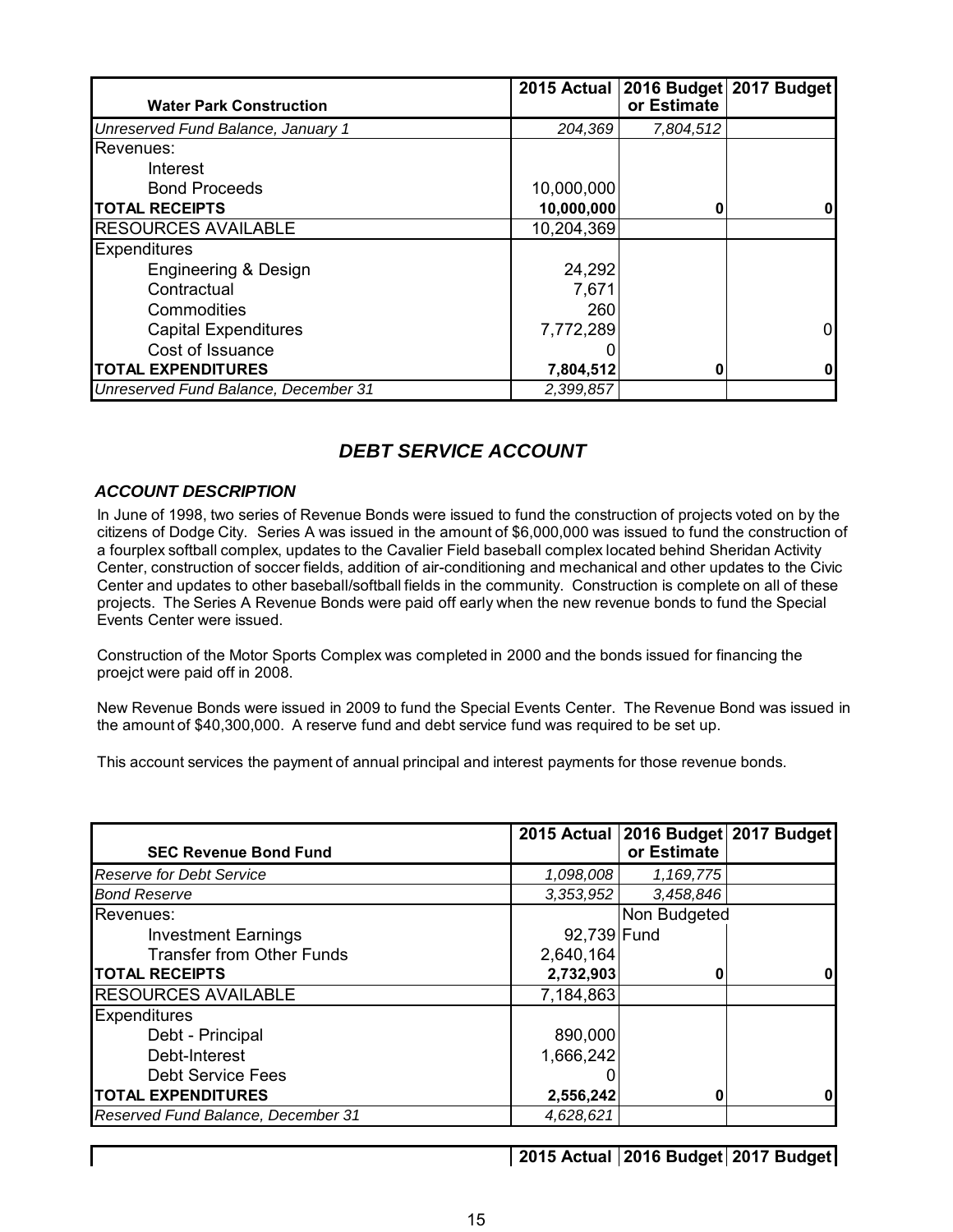| <b>Water Park Revenue Bond Fund</b>            |           | or Estimate  |    |
|------------------------------------------------|-----------|--------------|----|
| <b>Reserve for Debt Service</b>                | 0         | 298,256      |    |
| <b>Bond Reserve</b>                            | 0         | 694,326      |    |
| Revenues:                                      |           | Non Budgeted |    |
| <b>Investment Earnings</b>                     |           | $-462$ Fund  |    |
| Transfer from Other Funds (for Debt Serv Pmts) | 537,542   |              |    |
| Transfer from Other Funds (for Reserve Fund)   | 694,790   |              |    |
| <b>TOTAL RECEIPTS</b>                          | 1,231,871 | 0            | 01 |
| <b>RESOURCES AVAILABLE</b>                     | 1,231,871 |              |    |
| <b>Expenditures</b>                            |           |              |    |
| Debt - Principal                               | 0         |              |    |
| Debt-Interest                                  | 239,289   |              |    |
| <b>Debt Service Fees</b>                       |           |              |    |
| <b>TOTAL EXPENDITURES</b>                      | 239,289   | 0            | 01 |
| Reserved Fund Balance, December 31             | 992,582   |              |    |

The graphs depict the annual payments as well as the outstanding bond amounts in future years.





# *DEPOT*

The City took over the operation of the Depot in 2015. Previously, the Depot received the funding from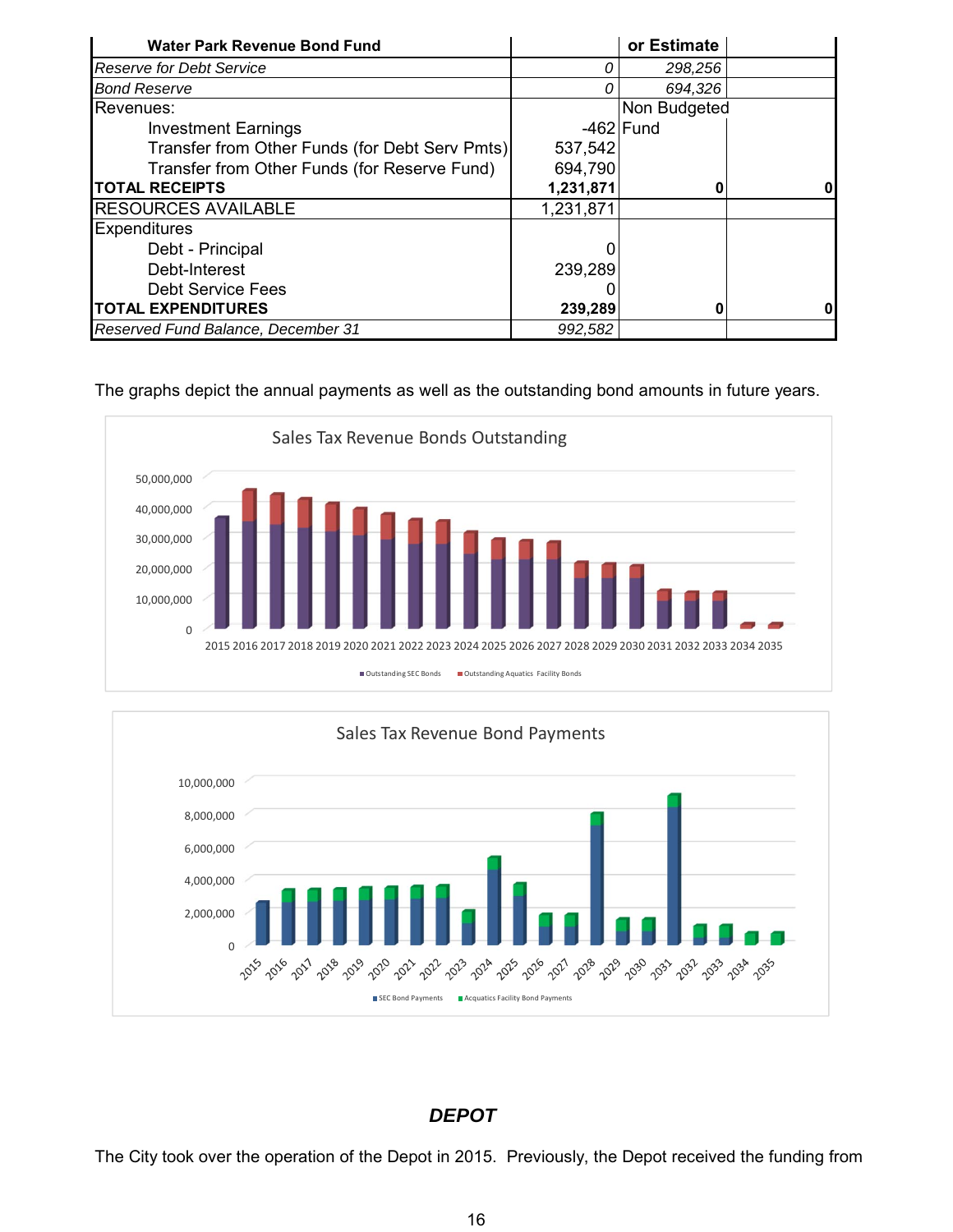the Sales Tax Project Fund "Organizational Funding" and the Depot Theater Company personnel operated the depot. The funding continues to come from the Sales Tax Project Fund and it was written into the Interlocal Agreement between the City and the County that the Depot would be a priority fundin project. The City of Dodge City now operates the Depot.

|                                                     |         | 2015 Actual 2016 Budget 2017 Budget |         |
|-----------------------------------------------------|---------|-------------------------------------|---------|
| <b>Depot</b>                                        |         | or Estimate                         |         |
| Unreserved Fund Balance, January 1                  |         | 39,081                              | 41,466  |
| Revenues:                                           |         |                                     |         |
| <b>Transfer from Organizational Funding Account</b> | 250,000 | 250,000                             | 250,000 |
| <b>TOTAL RECEIPTS</b>                               | 250,000 | 250,000                             | 250,000 |
| <b>RESOURCES AVAILABLE</b>                          | 250,000 | 289,081                             | 291,466 |
| <b>Expenditures</b>                                 |         |                                     |         |
| <b>Personal Services</b>                            | 40,347  | 46,315                              | 51,845  |
| Adj current salaries mid year + proposed raise      | 134,561 |                                     | 1,220   |
| Contractual                                         | 25,210  | 129,000                             | 129,500 |
| Commodities                                         | 10,801  | 17,300                              | 17,300  |
| Capital Outlay                                      |         | 55,000                              | 55,000  |
|                                                     |         |                                     |         |
| <b>TOTAL EXPENDITURES</b>                           | 210,919 | 247,615                             | 254,865 |
| Unreserved Fund Balance, December 31                | 39,081  | 41,466                              | 36,601  |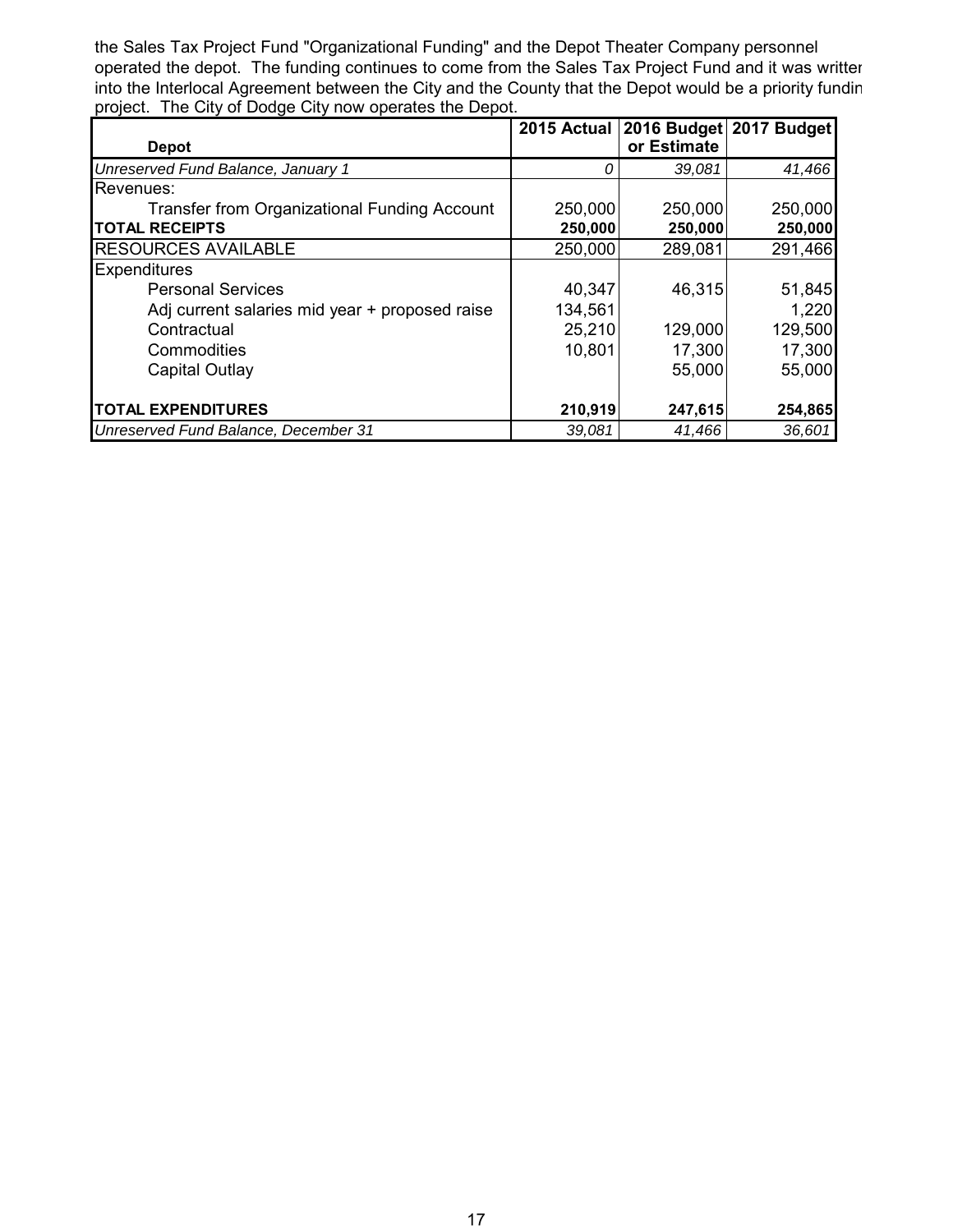# CFAB

PO Box 880 Dodge City KS 67801 D Phone: 620/225-8100 Bax: 620/225-8144

# Memorandum:

**To:** City Manager, City Commissioners, County Administrator and County Administrator

**From:** Community Facility Advisory Board

**Date:** November 1, 2016

#### **Subject: CFAB Recommendations for 2017** *CFAB Organizational Funding*

**Recommendation:** The Community Facility Advisory Board (CFAB) recommends approval of the 2017 CFAB Organizational Funding Requests as submitted.

**\_\_\_\_\_\_\_\_\_\_\_\_\_\_\_\_\_\_\_\_\_\_\_\_\_\_\_\_\_\_\_\_\_\_\_\_\_\_\_\_\_\_\_\_\_\_\_\_\_\_\_\_\_\_\_\_\_\_\_\_\_\_\_\_\_\_\_\_\_\_\_\_\_\_\_\_\_\_**

#### **Background:**

CFAB met on October 26, 2016 to review and make recommendations on the 2017 Organizational Funding Applications. The requests and recommendations for funding are follows:

| 2017 CFAB Organizational Funding Requests | <b>2017 CFAB Recommendations:</b> |
|-------------------------------------------|-----------------------------------|
| Total Funding Available \$110,000         |                                   |
| Dodge City Area Arts Council: \$14,375.00 | \$11,375.00                       |
| Dodge City Roundup: \$46,896.00           | \$34,640.00                       |
| Dodge City Trail of Fame: \$27,000.00     | \$25,800.00                       |
| Ford County Historical: \$14,275.00       | \$14,260.00                       |
| Thunder on the Plains: \$25,000.00        | \$10,000.00                       |
| Young Guns Youth Rodeo: \$36,910.00       | \$13,925.00                       |
| $\textbf{T}_{\alpha}$ tal Daquartas       | $CFAD$ Decommended Eurdings       |

**Total Requests: CFAB Recommended Funding: \$164,456.00 \$110,000**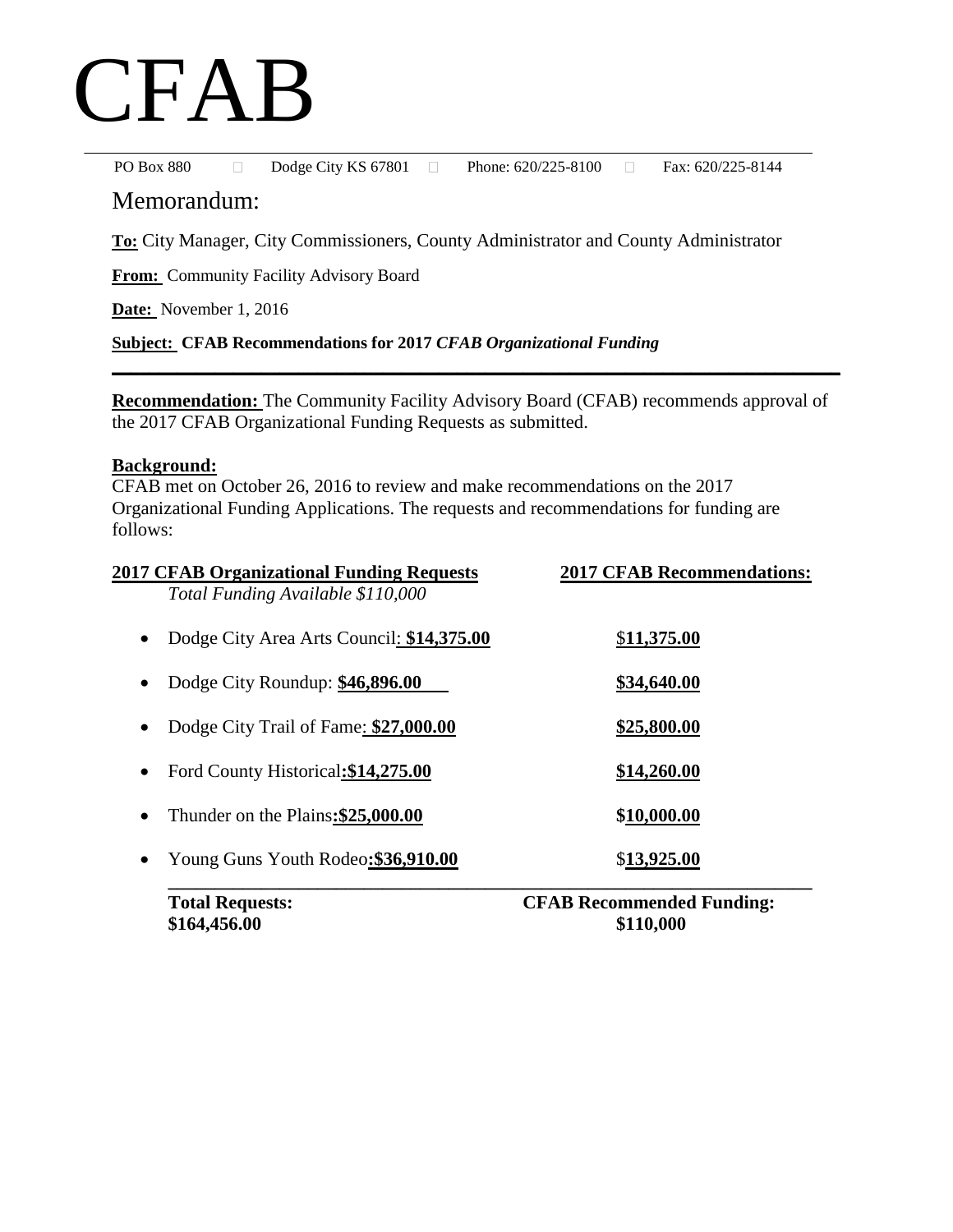# **Detailed Description of CFAB Recommendations for Organizational Funding**

- 1. \$11,375-Dodge City Area Arts Council- (\$4,275)Utilities and (\$7,100)Insurance
- 2. \$34,640- Roundup Rodeo-(\$11,900) Beer Stand Roof, (\$15,500)Contestant Payout and (\$7,240)for Power Supply for contract personnel and camper trailers
- 3. \$25,800-Dodge City Trail of Fame-(\$15,000)Contract Labor Charlie Meade, (\$10,800)Matt Dillon Statue
- 4. \$14,260- Ford Co. Historical Society- (\$10,850)Operations,( \$3,410)Matching funds for Heritage Trust Grant
- 5. \$13,925-Young Guns- (\$13,925) Operations for Expo rent, sound system, Secretary, Judges, EMT & tractor –City would pay Expo Center directly for Expo rent, sound system and tractor usage.
- 6. \$10,000-Thunder on the Plains-Air Show-These funds will be held by the City until deposits are needed or the event planning is finalized.

# **Total: \$ 110,000.00**

# **Justification:**

The CFAB recommendation is based on the amount of funding available.

# **Financial Considerations:**

The total available funds for 2017 Organizational Funding is \$710,000. The City and County recommend as a priority per the Inter-local agreement an amount not to exceed \$600,000 for funding costs and expenses of the County owned Expo Center and the City owned Santa Fe Depot or other Master Tourism implementation projects. This total amount shall be allocated one-half to the County and one-half to the City.

In addition, any Kansas not-for-profit, tax exempt corporation, organization with its principal offices located in Ford County and the principal function of which is to promote and or/preserve the western heritage of Dodge City and Ford County, the promotion of tourism and attracting visitors and conventions to the area through the construction and/or maintenance of public facilities and or conducting public activities may submit a request for the remaining funds in the Organizational Funding account. The total amount of funding requests from these organizations for 2017 is **\$164,456.00**. Based on the funds available and funds requested, CFAB recommends funding in the amount of **\$110,000.00.** 

# **Legal Considerations:**

This recommendation meets the criteria set forth per the Inter-local Agreement.

# **Attachments:**

Summary of 2017 Organizational Funding Requests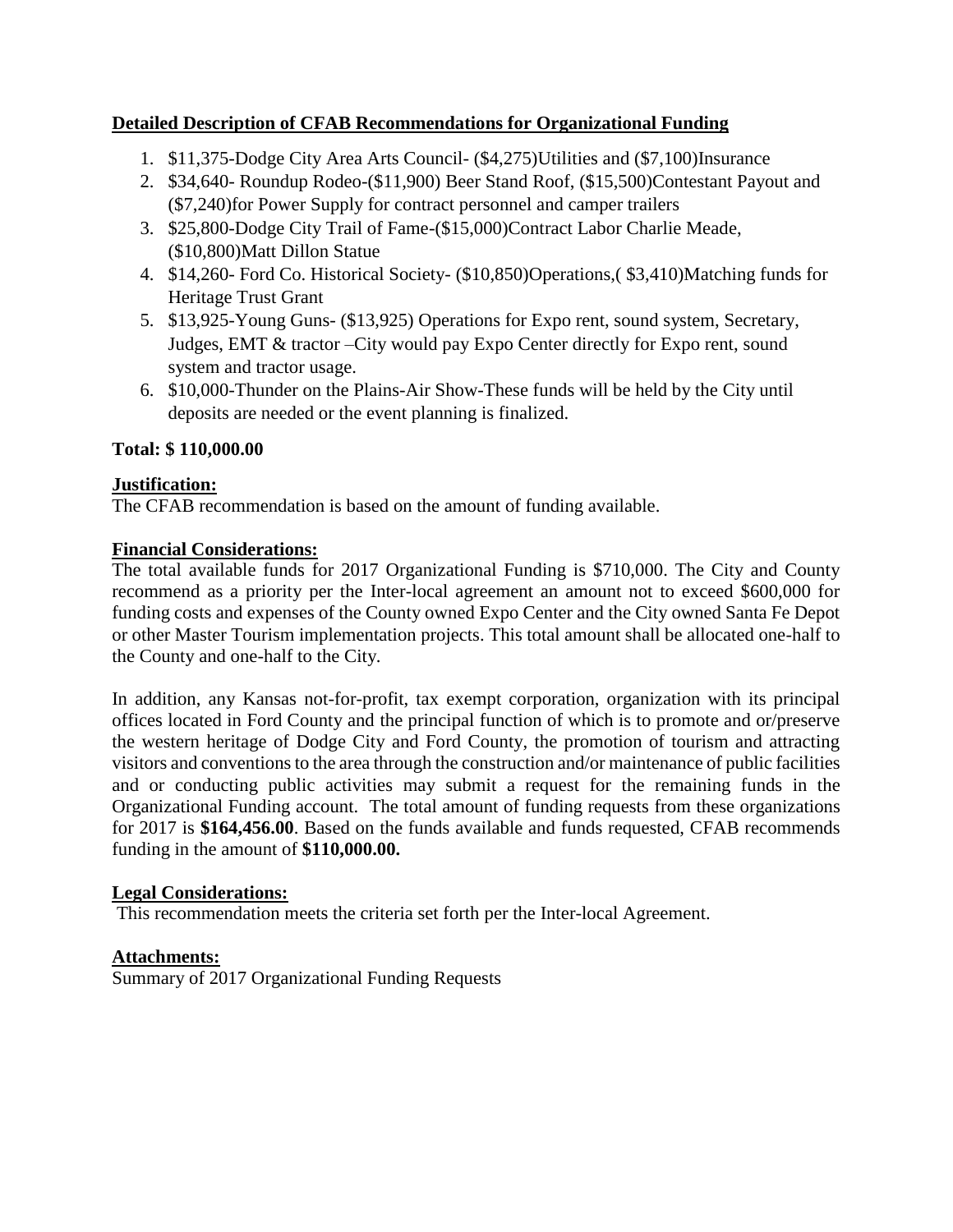# Memorandum:

**To:** City Manager, City Commissioners, County Administrator and County Administrator **From:** CFAB **Date:** November 1, 2016 **Subject:** Summary **Requests for 2017** *CFAB Organizational Funding* 

\_\_\_\_\_\_\_\_\_\_\_\_\_\_\_\_\_\_\_\_\_\_\_\_\_\_\_\_\_\_\_\_\_\_\_\_\_\_\_\_\_\_\_\_\_\_\_\_\_\_\_\_\_\_\_\_\_\_\_\_\_\_\_\_\_\_\_\_\_\_\_\_\_\_\_\_\_\_

# *Summary of Individual Organizational Funding Requests:*

Listed below is a summary of the individual Organizational Funding Requests. City Staff contacted each of the entities prior to the CFAB meeting to determine priorities for funding requests. The priorities are highlighted.

# **2017 CFAB Organizational Funding Requests**

- Dodge City Area Arts Council: \$14,375.00
- Dodge City Roundup: 46,896.00
- Dodge City Trail of Fame: \$27,000.00
- Ford County Historical Society: \$14,275.00
- Thunder on the Plains \$25,000.00
- Young Guns Youth Rodeo: \$36,910.00

**Total Requests: \$164,456.00 Total Funding Available: \$110,000.00 (Requests over allocated funding-54,456.00)**

*Summary of Individual Organizational Funding Requests:*

**Applicant:** Dodge City Arts Council **Requested Grant Amount: \$14,375.00 Matching Funds:** \$7,200.00 **Total Project Costs**: \$21,655.00 Proposed Project: (listed in order of priorities)

- $\bullet$  \$4,275 Utilities
- $\bullet$  \$7,100 Insurance
- \$3,000 Installation and concrete base for La Salsa Man

**Applicant:** Dodge City Roundup **Requested Grant Amount: \$46,896.00 Matching Funds:** \$143,220.00 **Total Project Cost**: \$190,116.00 **Proposed Projects:** (listed in order of priorities)

- \$11,900 Beer Stand Roof
- \$15,500 Contestant Payout
- \$14,475 Power Supply for Contract Personnel and Camper Trailers
- \$5,021 Storage for Premium Seating